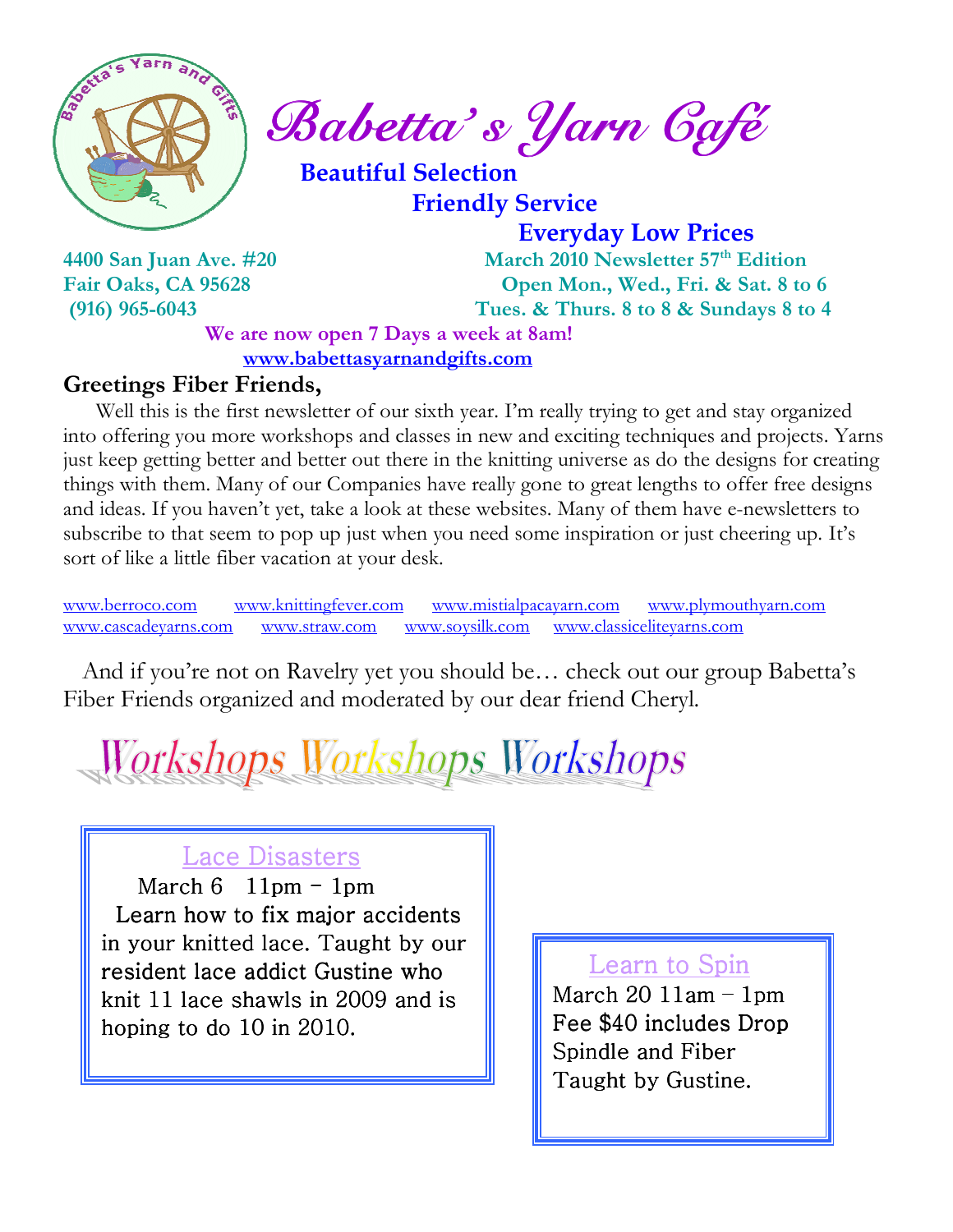### Tunisian Crochet with Jennifer Tan Sun. March 21 m class fee \$40

 Basic crochet skills are helpful. Class members receive a 10% discount for materials on the day of the workshop.



 Jennifer is a retired elementary school principal and University Professor and lives right here in Fair Oaks with her family. Among her many talents and interests she is an avid crocheter and spinner. You can check out Jennifer's work at www.goshyarnit.com.





Knit and Felt an Easter Basket Saturdays March 6, 13 & 202pm – 3:30pm fee \$40 Includes pattern and instruction for 2 sizes & a 10% off coupon.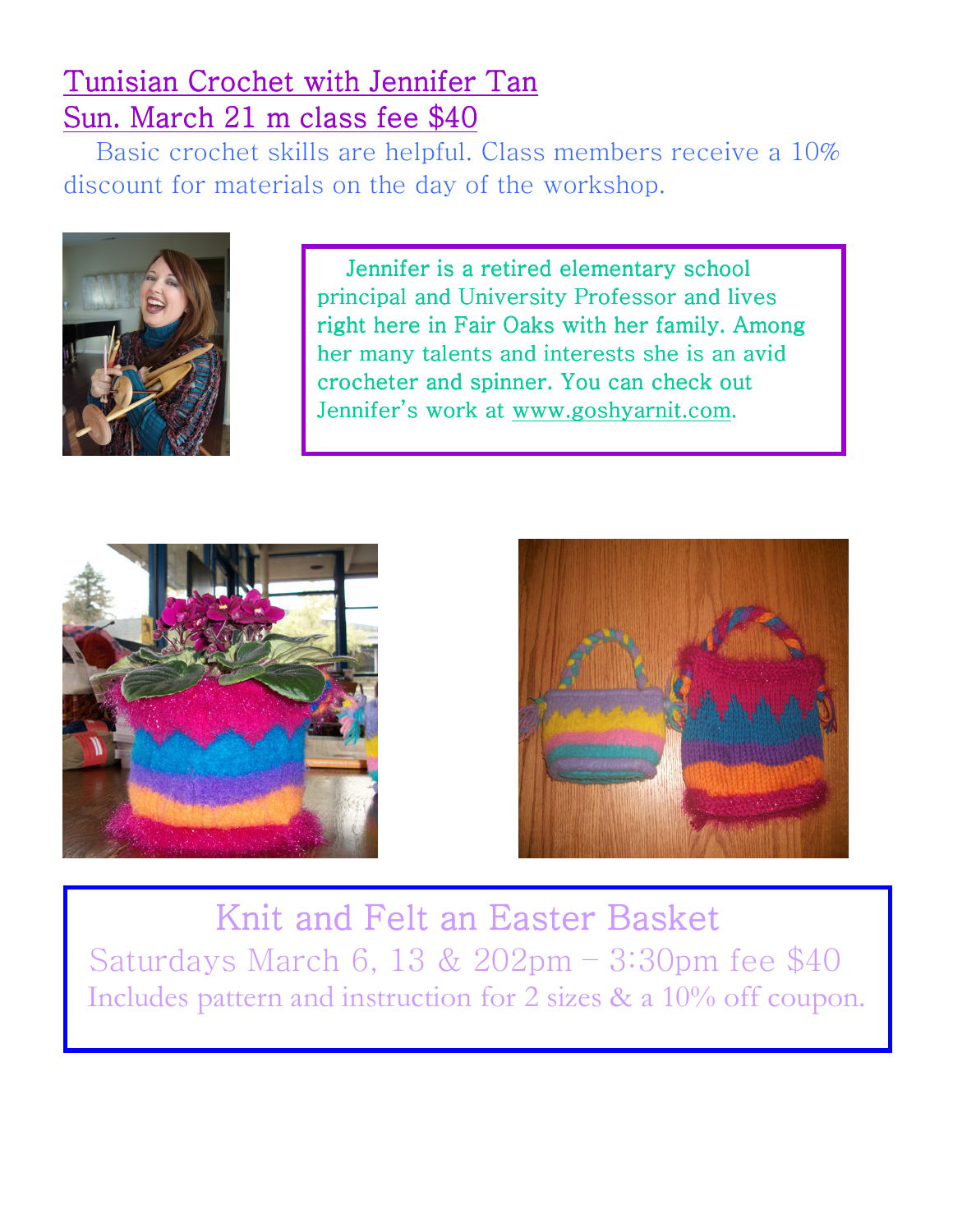## Tomten knit-a-long with Gustine

There will be 3 meetings on April  $6 \& 20$  and May 4 from  $6:30 - 8$ pm. Individual patterns will be available. Class fee \$40 and you will receive a 10% off coupon when you sign up.

### Classes for March 2010 at Babetta's

 In our project classes you can learn to knit anything from scarves to socks to felted purses to lace shawls to hats to sweaters. Pick your project and join in the fun. Our knitters inspire each other to try new things by sharing ideas and showing off their latest creation. Sign up for one of our classes and you will receive a coupon for %10 off your next purchase. If our class times aren't convenient we also offer private lessons in Knitting, Crochet, Spinning and Weaving by appointment.

\*Pre-registration is required as class sizes are limited. Please choose your dates carefully. Because of scheduling conflicts and complications, make-up classes will only be allowed under special circumstances and individual consideration.

Tuesdays March 2, 9 & 16 Knitting Project 6pm – 7:30pm fee \$40

Wednesdays March 3, 10 & 17 Knitting Project 1pm – 2:30pm fee \$40 Knitting Project 3:30pm- 5pm fee \$40

Thursdays March 4, 11 & 18 Knitting Project 6pm – 7:30pm fee \$40

Saturdays March 6, 13 & 20 Knitting Project 4pm – 5:30pm fee \$40.

 Private Lessons Knitting or Crochet \$15 an hour and Group Knitting or Crochet Private lessons \$10 an hour per person. Spinning or weaving \$20 an hour and group rates are \$15 an hour per person.

Would you like to make newborn hats to donate to area Hospital Nurseries?

Join the Fair Oaks Madhatters Knitting Group at Babetta's

 The second Thurs. of every month from 10am – 12pm upcoming date Feb. 11. You can drop off hats to donate if you can't make it to our meeting dates.

### Sit and Knit or Crochet Group Saturdays

 Come sit and knit or crochet. Meet new Fiber Friends and share your projects. Every Saturdays from 8am to 6pm.